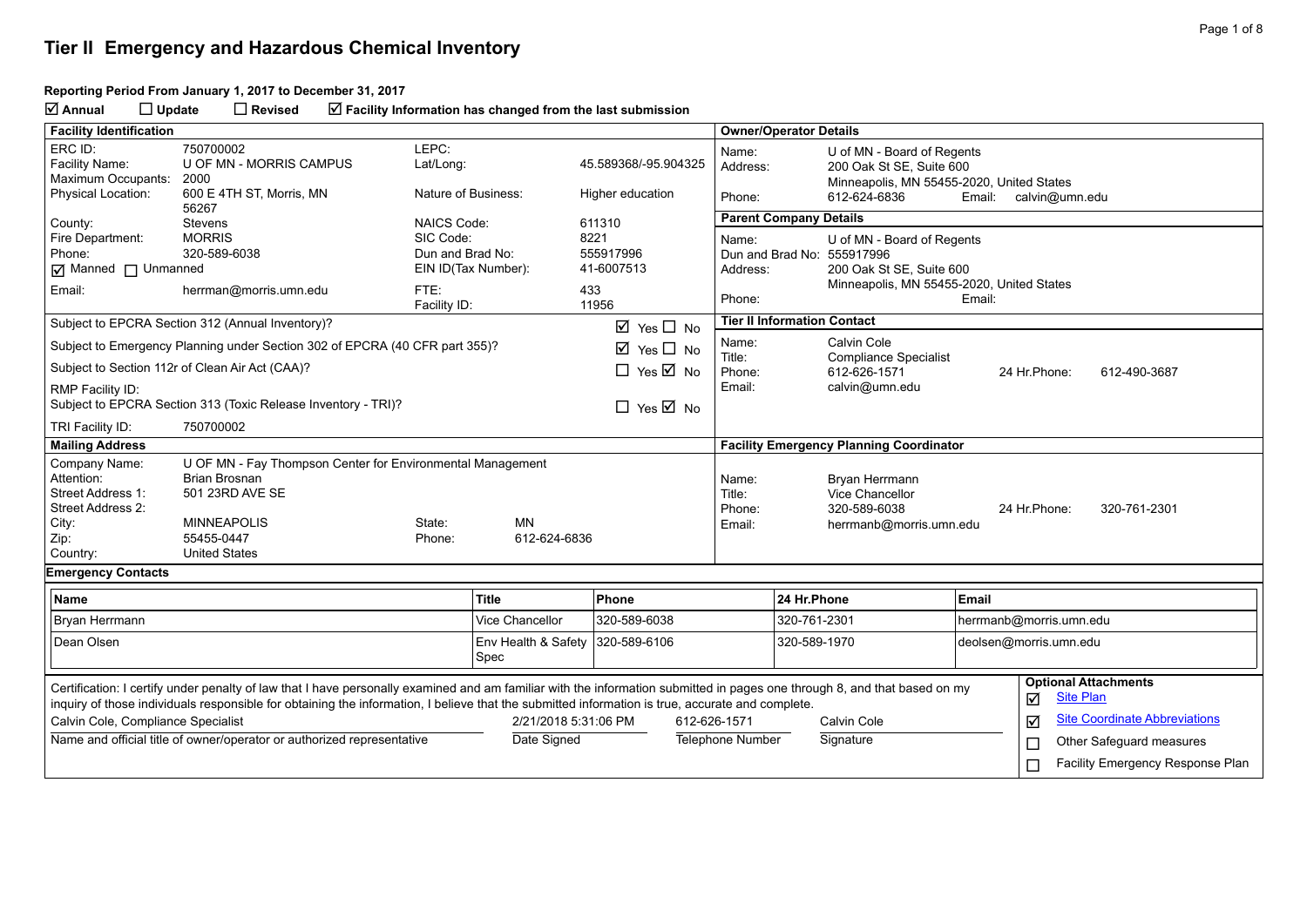Facility/Site Name: U OF MN - MORRIS CAMPUS ERC ID: 750700002

| <b>Chemical Description</b>                                | <b>Physical Hazards</b>                        |                                                  |                 |                                                        | <b>Health Hazards</b>                              |                                                           |          |                      |  |
|------------------------------------------------------------|------------------------------------------------|--------------------------------------------------|-----------------|--------------------------------------------------------|----------------------------------------------------|-----------------------------------------------------------|----------|----------------------|--|
| Chemical ID:<br>544423<br>Check if Chemical Information is | $\Box$ Combustible dust                        |                                                  |                 |                                                        | $\boxtimes$ Acute toxicity (any route of exposure) |                                                           |          |                      |  |
| ☑<br>changed from the last submission:                     | $\boxtimes$ Corrosive to metal                 |                                                  |                 |                                                        | $\Box$ Aspiration hazard                           |                                                           |          |                      |  |
| CAS #:<br>Trade Secret:                                    | 7782-50-5                                      | $\Box$ Explosive                                 |                 |                                                        |                                                    | $\Box$ Carcinogenicity                                    |          |                      |  |
|                                                            | □                                              |                                                  |                 | $\Box$ Flammable (gases, aerosols, liquids, or solids) |                                                    | $\Box$ Germ cell mutagenicity                             |          |                      |  |
| <b>Chemical Name:</b><br>Contains EHS: $\Box$<br>EHS:<br>☑ | <b>CHLORINE</b><br>Exceeds TPQ: $\overline{M}$ | $\boxtimes$ Gas under pressure                   |                 |                                                        |                                                    | $\Box$ Hazard Not Otherwise Classified (HNOC)             |          |                      |  |
| EHS Name:<br><b>CHLORINE</b>                               |                                                | $\Box$ Hazard Not Otherwise Classified (HNOC)    |                 |                                                        |                                                    | $\Box$ Reproductive toxicity                              |          |                      |  |
| ☑ Pure □ Mix □ Solid □ Liquid ☑ Gas                        |                                                | $\Box$ In contact with water emits flammable gas |                 |                                                        |                                                    | $\boxtimes$ Respiratory or skin sensitization             |          |                      |  |
| Chemical Added On:                                         | Exceed TPQ On:                                 | $\Box$ Organic peroxide                          |                 |                                                        |                                                    | $\boxtimes$ Serious eye damage or eye irritation          |          |                      |  |
| Check if the chemical is below<br>reporting threshold:     | $\Box$                                         | $\boxtimes$ Oxidizer (liquid, solid or gas)      |                 |                                                        |                                                    | $\Box$ Simple asphyxiant                                  |          |                      |  |
|                                                            |                                                | $\Box$ Pyrophoric (liquid or solid)              |                 |                                                        |                                                    | $\boxtimes$ Skin corrosion or irritation                  |          |                      |  |
|                                                            |                                                | $\Box$ Pyrophoric gas                            |                 |                                                        |                                                    | $\Box$ Specific target organ toxicity (single or repeated |          |                      |  |
|                                                            |                                                | $\Box$ Self-heating                              |                 |                                                        | exposure)                                          |                                                           |          |                      |  |
|                                                            |                                                | $\Box$ Self-reactive                             |                 |                                                        |                                                    |                                                           |          |                      |  |
| Inventory                                                  |                                                | <b>Storage Codes &amp; Location</b>              |                 |                                                        |                                                    |                                                           |          |                      |  |
| Max Daily Amt (lbs): 450                                   |                                                | <b>Container Type</b>                            | <b>Pressure</b> | <b>Temperature</b>                                     | <b>Storage</b>                                     | <b>Description</b>                                        | Lat/Long | <b>Max Amt At</b>    |  |
| Max Daily Amt Code: 02                                     |                                                |                                                  | [2]Greater      | [4]Ambient                                             | Location<br><b>FITNESS</b>                         | <b>FITNESS</b>                                            |          | Location(lbs)<br>450 |  |
| Avg Daily Amt (lbs): 400                                   |                                                | [L]Cylinder                                      | than ambient    | temperature                                            |                                                    | CENTER(Lat: CENTER(Lat:                                   |          |                      |  |
| Avg Daily Amt Code: 02                                     |                                                | pressure                                         |                 |                                                        | 45.589368/Lo 45.589368/Long:                       |                                                           |          |                      |  |
| Max Amt in Largest Container (lbs): 150                    |                                                |                                                  |                 | ng:<br>-95.904325)                                     | -95.904325)                                        |                                                           |          |                      |  |
| No of days onsite: 365                                     |                                                |                                                  |                 |                                                        |                                                    |                                                           |          |                      |  |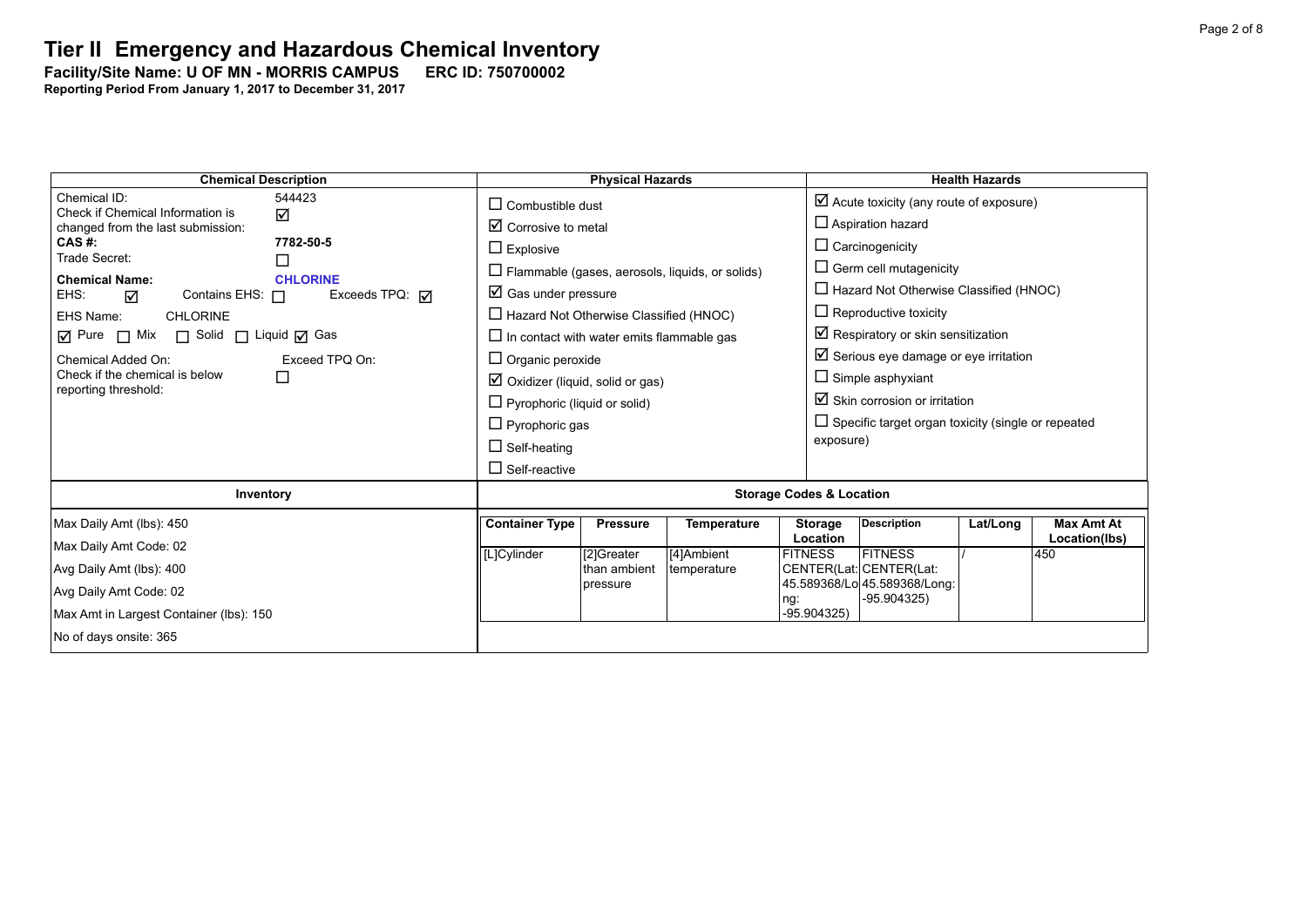Facility/Site Name: U OF MN - MORRIS CAMPUS ERC ID: 750700002

| <b>Chemical Description</b>                                                                                                                                                                                                                                                                                              |                                                                                                                                                                                                                                                                                                                | <b>Physical Hazards</b> |                                                                 |                                                         | <b>Health Hazards</b>                                                                                                                                                                                                                                                                                                                                    |                                    |  |  |
|--------------------------------------------------------------------------------------------------------------------------------------------------------------------------------------------------------------------------------------------------------------------------------------------------------------------------|----------------------------------------------------------------------------------------------------------------------------------------------------------------------------------------------------------------------------------------------------------------------------------------------------------------|-------------------------|-----------------------------------------------------------------|---------------------------------------------------------|----------------------------------------------------------------------------------------------------------------------------------------------------------------------------------------------------------------------------------------------------------------------------------------------------------------------------------------------------------|------------------------------------|--|--|
| Chemical ID:<br>544424<br>Check if Chemical Information is<br>☑<br>changed from the last submission:                                                                                                                                                                                                                     | $\Box$ Combustible dust<br>$\Box$ Corrosive to metal                                                                                                                                                                                                                                                           |                         |                                                                 |                                                         | $\Box$ Acute toxicity (any route of exposure)<br>$\Box$ Aspiration hazard                                                                                                                                                                                                                                                                                |                                    |  |  |
| CAS #:<br>68476-34-6<br>Trade Secret:<br><b>Chemical Name:</b><br><b>DIESEL FUEL</b><br>Exceeds TPQ: $\Box$<br>EHS:<br>Contains EHS: $\Box$<br>$\Box$<br>EHS Name:<br>$\Box$ Pure $\Box$ Mix<br>□ Solid ☑ Liquid □ Gas<br>Exceed TPQ On:<br>Chemical Added On:<br>Check if the chemical is below<br>reporting threshold: | $\Box$ Explosive<br>$\Box$ Gas under pressure<br>$\Box$ Hazard Not Otherwise Classified (HNOC)<br>$\Box$ In contact with water emits flammable gas<br>$\Box$ Organic peroxide<br>$\Box$ Oxidizer (liquid, solid or gas)<br>$\Box$ Pyrophoric (liquid or solid)<br>$\Box$ Pyrophoric gas<br>$\Box$ Self-heating |                         | $\triangledown$ Flammable (gases, aerosols, liquids, or solids) | $\Box$ Carcinogenicity<br>exposure)                     | $\Box$ Germ cell mutagenicity<br>$\Box$ Hazard Not Otherwise Classified (HNOC)<br>$\Box$ Reproductive toxicity<br>$\boxtimes$ Respiratory or skin sensitization<br>$\Box$ Serious eye damage or eye irritation<br>$\Box$ Simple asphyxiant<br>$\boxtimes$ Skin corrosion or irritation<br>$\boxtimes$ Specific target organ toxicity (single or repeated |                                    |  |  |
|                                                                                                                                                                                                                                                                                                                          | $\Box$ Self-reactive                                                                                                                                                                                                                                                                                           |                         |                                                                 |                                                         |                                                                                                                                                                                                                                                                                                                                                          |                                    |  |  |
| Inventory                                                                                                                                                                                                                                                                                                                | <b>Storage Codes &amp; Location</b>                                                                                                                                                                                                                                                                            |                         |                                                                 |                                                         |                                                                                                                                                                                                                                                                                                                                                          |                                    |  |  |
| Max Daily Amt (lbs): 16600                                                                                                                                                                                                                                                                                               | <b>Container Type</b>                                                                                                                                                                                                                                                                                          | <b>Pressure</b>         | <b>Temperature</b>                                              | <b>Description</b><br><b>Storage</b><br><b>Location</b> | Lat/Long                                                                                                                                                                                                                                                                                                                                                 | <b>Max Amt At</b><br>Location(lbs) |  |  |
| Max Daily Amt Code: 06<br>Avg Daily Amt (lbs): 9900<br>Avg Daily Amt Code: 05                                                                                                                                                                                                                                            | [B]Below ground [1]Ambient<br>tank                                                                                                                                                                                                                                                                             | pressure                | [4]Ambient<br>temperature                                       | <b>TRANSPOR</b><br><b>TATION</b><br><b>GARAGE</b>       | 45.589368/-<br>95.904325                                                                                                                                                                                                                                                                                                                                 |                                    |  |  |
| Max Amt in Largest Container (lbs):<br>No of days onsite: 365                                                                                                                                                                                                                                                            |                                                                                                                                                                                                                                                                                                                |                         |                                                                 |                                                         |                                                                                                                                                                                                                                                                                                                                                          |                                    |  |  |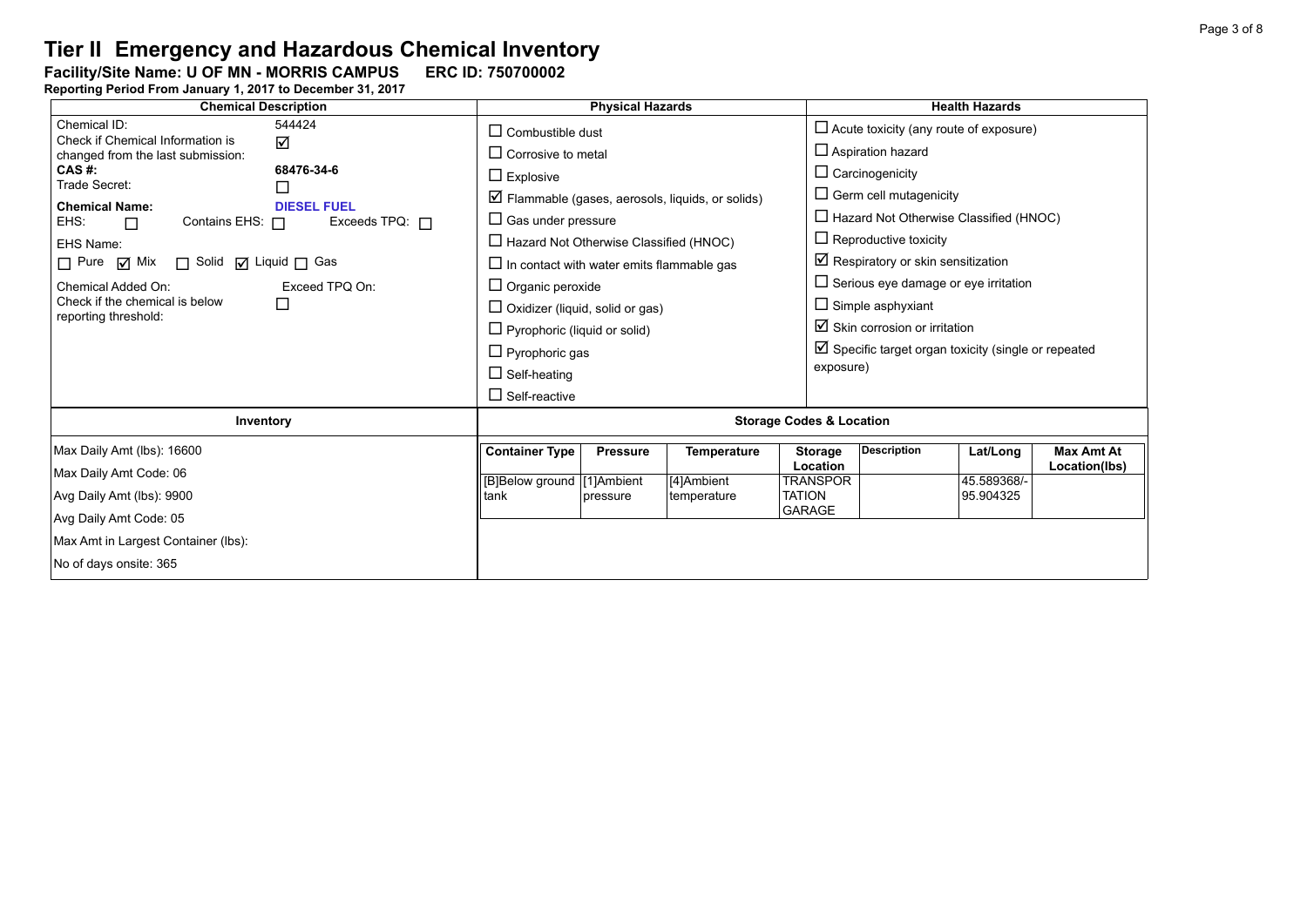Facility/Site Name: U OF MN - MORRIS CAMPUS ERC ID: 750700002

| <b>Chemical Description</b>                                                                                                                                                                                                                                                                                                                  | <b>Physical Hazards</b>                                                                                                                                                                                                                                                                                                                                                  | <b>Health Hazards</b>                                                                                                                                                                                                                                                                                                                                                                                |  |  |  |  |
|----------------------------------------------------------------------------------------------------------------------------------------------------------------------------------------------------------------------------------------------------------------------------------------------------------------------------------------------|--------------------------------------------------------------------------------------------------------------------------------------------------------------------------------------------------------------------------------------------------------------------------------------------------------------------------------------------------------------------------|------------------------------------------------------------------------------------------------------------------------------------------------------------------------------------------------------------------------------------------------------------------------------------------------------------------------------------------------------------------------------------------------------|--|--|--|--|
| Chemical ID:<br>544425<br>Check if Chemical Information is<br>☑<br>changed from the last submission:                                                                                                                                                                                                                                         | $\Box$ Combustible dust<br>$\Box$ Corrosive to metal                                                                                                                                                                                                                                                                                                                     | $\Box$ Acute toxicity (any route of exposure)<br>$\Box$ Aspiration hazard                                                                                                                                                                                                                                                                                                                            |  |  |  |  |
| CAS #:<br>68476-30-2<br>Trade Secret:<br>ப<br><b>Chemical Name:</b><br><b>FUEL OIL #2</b><br>Exceeds TPQ: $\Box$<br>EHS:<br>Contains EHS: $\Box$<br>$\Box$<br>EHS Name:<br>$\Box$ Pure $\Box$ Mix<br>$\Box$ Solid $\Box$ Liquid $\Box$ Gas<br>Exceed TPQ On:<br>Chemical Added On:<br>Check if the chemical is below<br>reporting threshold: | $\Box$ Explosive<br>$\Box$ Flammable (gases, aerosols, liquids, or solids)<br>$\Box$ Gas under pressure<br>$\Box$ Hazard Not Otherwise Classified (HNOC)<br>$\Box$ In contact with water emits flammable gas<br>$\Box$ Organic peroxide<br>$\Box$ Oxidizer (liquid, solid or gas)<br>$\Box$ Pyrophoric (liquid or solid)<br>$\Box$ Pyrophoric gas<br>$\Box$ Self-heating | $\Box$ Carcinogenicity<br>$\Box$ Germ cell mutagenicity<br>$\Box$ Hazard Not Otherwise Classified (HNOC)<br>$\Box$ Reproductive toxicity<br>$\boxtimes$ Respiratory or skin sensitization<br>$\boxtimes$ Serious eye damage or eye irritation<br>$\Box$ Simple asphyxiant<br>$\boxtimes$ Skin corrosion or irritation<br>$\boxtimes$ Specific target organ toxicity (single or repeated<br>exposure) |  |  |  |  |
|                                                                                                                                                                                                                                                                                                                                              | $\Box$ Self-reactive                                                                                                                                                                                                                                                                                                                                                     |                                                                                                                                                                                                                                                                                                                                                                                                      |  |  |  |  |
| Inventory                                                                                                                                                                                                                                                                                                                                    | <b>Storage Codes &amp; Location</b>                                                                                                                                                                                                                                                                                                                                      |                                                                                                                                                                                                                                                                                                                                                                                                      |  |  |  |  |
| Max Daily Amt (lbs): 199000<br>Max Daily Amt Code: 10<br>Avg Daily Amt (lbs): 119000<br>Avg Daily Amt Code: 10<br>Max Amt in Largest Container (Ibs):                                                                                                                                                                                        | <b>Container Type</b><br><b>Pressure</b><br><b>Temperature</b><br>[B]Below ground [1]Ambient<br>[4]Ambient<br><b>PLANT</b><br>tank<br>temperature<br>pressure                                                                                                                                                                                                            | <b>Description</b><br><b>Max Amt At</b><br><b>Storage</b><br>Lat/Long<br>Location<br>Location(lbs)<br><b>HEATING</b><br>45.589368/-<br>95.904325                                                                                                                                                                                                                                                     |  |  |  |  |
| No of days onsite: 365                                                                                                                                                                                                                                                                                                                       |                                                                                                                                                                                                                                                                                                                                                                          |                                                                                                                                                                                                                                                                                                                                                                                                      |  |  |  |  |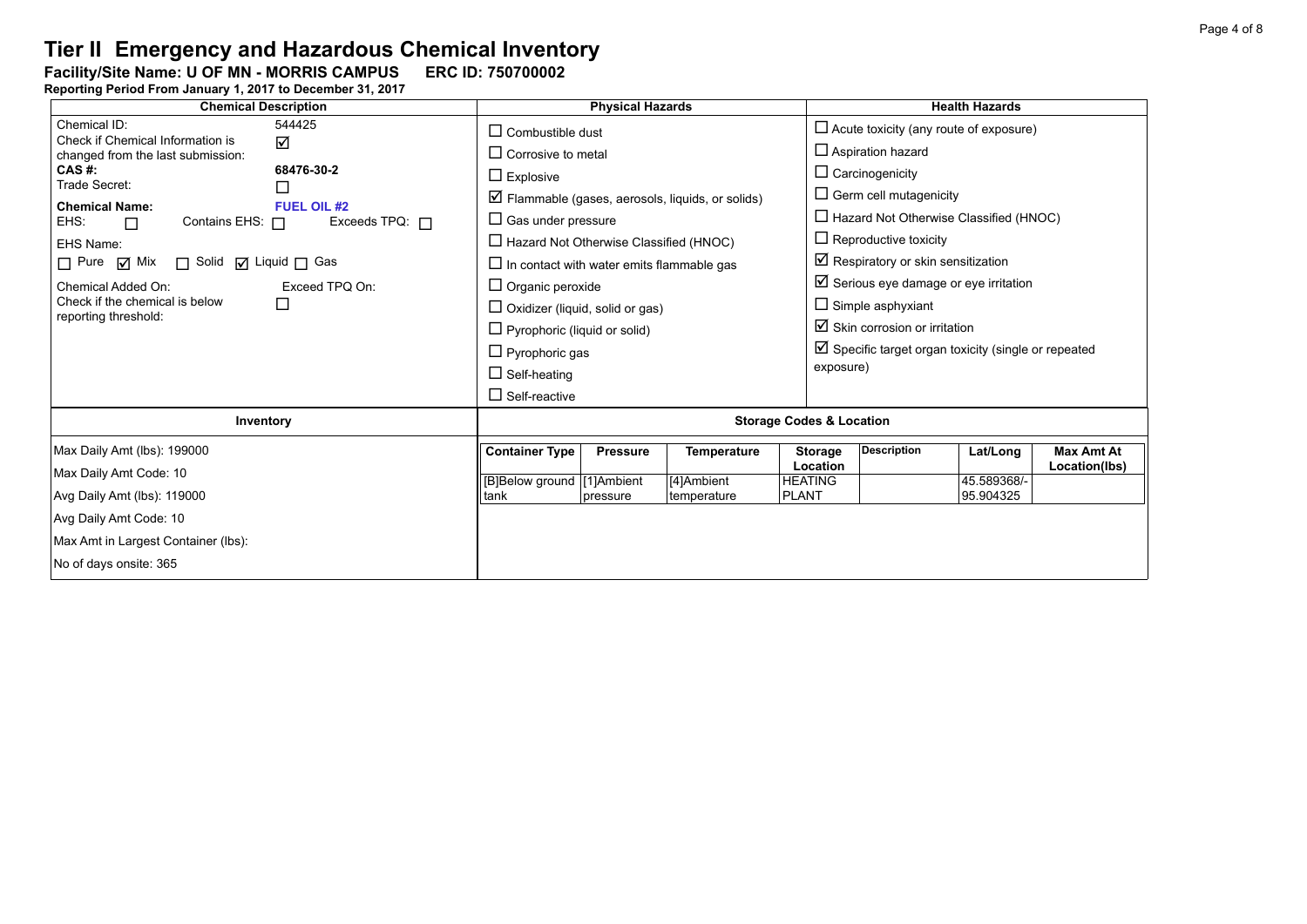Facility/Site Name: U OF MN - MORRIS CAMPUS ERC ID: 750700002

| <b>Chemical Description</b>                                                                                                                                                                                                                                                                                                                                                                                                                           |                                                                                                                                                                                                                                                                                                                                                                                                | <b>Physical Hazards</b>     |                                                                  |                                                                                                                                                                                                                    | <b>Health Hazards</b>                                                                                                                                                                                                                                            |                                    |  |  |
|-------------------------------------------------------------------------------------------------------------------------------------------------------------------------------------------------------------------------------------------------------------------------------------------------------------------------------------------------------------------------------------------------------------------------------------------------------|------------------------------------------------------------------------------------------------------------------------------------------------------------------------------------------------------------------------------------------------------------------------------------------------------------------------------------------------------------------------------------------------|-----------------------------|------------------------------------------------------------------|--------------------------------------------------------------------------------------------------------------------------------------------------------------------------------------------------------------------|------------------------------------------------------------------------------------------------------------------------------------------------------------------------------------------------------------------------------------------------------------------|------------------------------------|--|--|
| Chemical ID:<br>544427<br>Check if Chemical Information is<br>☑<br>changed from the last submission:<br>CAS #:<br>8006-61-9<br>Trade Secret:<br>П<br><b>Chemical Name:</b><br><b>GASOLINE</b><br>Contains EHS: 0<br>Exceeds TPQ: $\Box$<br>EHS:<br>$\Box$<br>EHS Name:<br>$\Box$ Pure $\Box$ Mix<br>$\Box$ Solid $\Box$ Liquid $\Box$ Gas<br>Chemical Added On:<br>Exceed TPO On:<br>Check if the chemical is below<br>$\Box$<br>reporting threshold: | $\Box$ Combustible dust<br>$\Box$ Corrosive to metal<br>$\Box$ Explosive<br>$\Box$ Gas under pressure<br>$\Box$ Hazard Not Otherwise Classified (HNOC)<br>$\Box$ In contact with water emits flammable gas<br>$\Box$ Organic peroxide<br>$\Box$ Oxidizer (liquid, solid or gas)<br>$\Box$ Pyrophoric (liquid or solid)<br>$\Box$ Pyrophoric gas<br>$\Box$ Self-heating<br>$\Box$ Self-reactive |                             | $\triangleright$ Flammable (gases, aerosols, liquids, or solids) | $\Box$ Aspiration hazard<br>$\boxtimes$ Carcinogenicity<br>$\Box$ Germ cell mutagenicity<br>$\boxtimes$ Reproductive toxicity<br>$\Box$ Simple asphyxiant<br>$\boxtimes$ Skin corrosion or irritation<br>exposure) | $\Box$ Acute toxicity (any route of exposure)<br>$\Box$ Hazard Not Otherwise Classified (HNOC)<br>$\boxtimes$ Respiratory or skin sensitization<br>$\Box$ Serious eye damage or eye irritation<br>$\boxtimes$ Specific target organ toxicity (single or repeated |                                    |  |  |
| Inventory                                                                                                                                                                                                                                                                                                                                                                                                                                             | <b>Storage Codes &amp; Location</b>                                                                                                                                                                                                                                                                                                                                                            |                             |                                                                  |                                                                                                                                                                                                                    |                                                                                                                                                                                                                                                                  |                                    |  |  |
| Max Daily Amt (lbs): 15400<br>Max Daily Amt Code: 06<br>Avg Daily Amt (lbs): 9200<br>Avg Daily Amt Code: 05<br>Max Amt in Largest Container (lbs):<br>No of days onsite: 365                                                                                                                                                                                                                                                                          | <b>Container Type</b><br>[B]Below ground [1]Ambient<br>tank                                                                                                                                                                                                                                                                                                                                    | <b>Pressure</b><br>pressure | <b>Temperature</b><br>[4]Ambient<br>temperature                  | <b>Description</b><br><b>Storage</b><br><b>Location</b><br>TRANSPOR<br><b>TATION</b><br><b>GARAGE</b><br>(UNLEADED)                                                                                                | Lat/Long<br>45.589368/-<br>95.904325                                                                                                                                                                                                                             | <b>Max Amt At</b><br>Location(lbs) |  |  |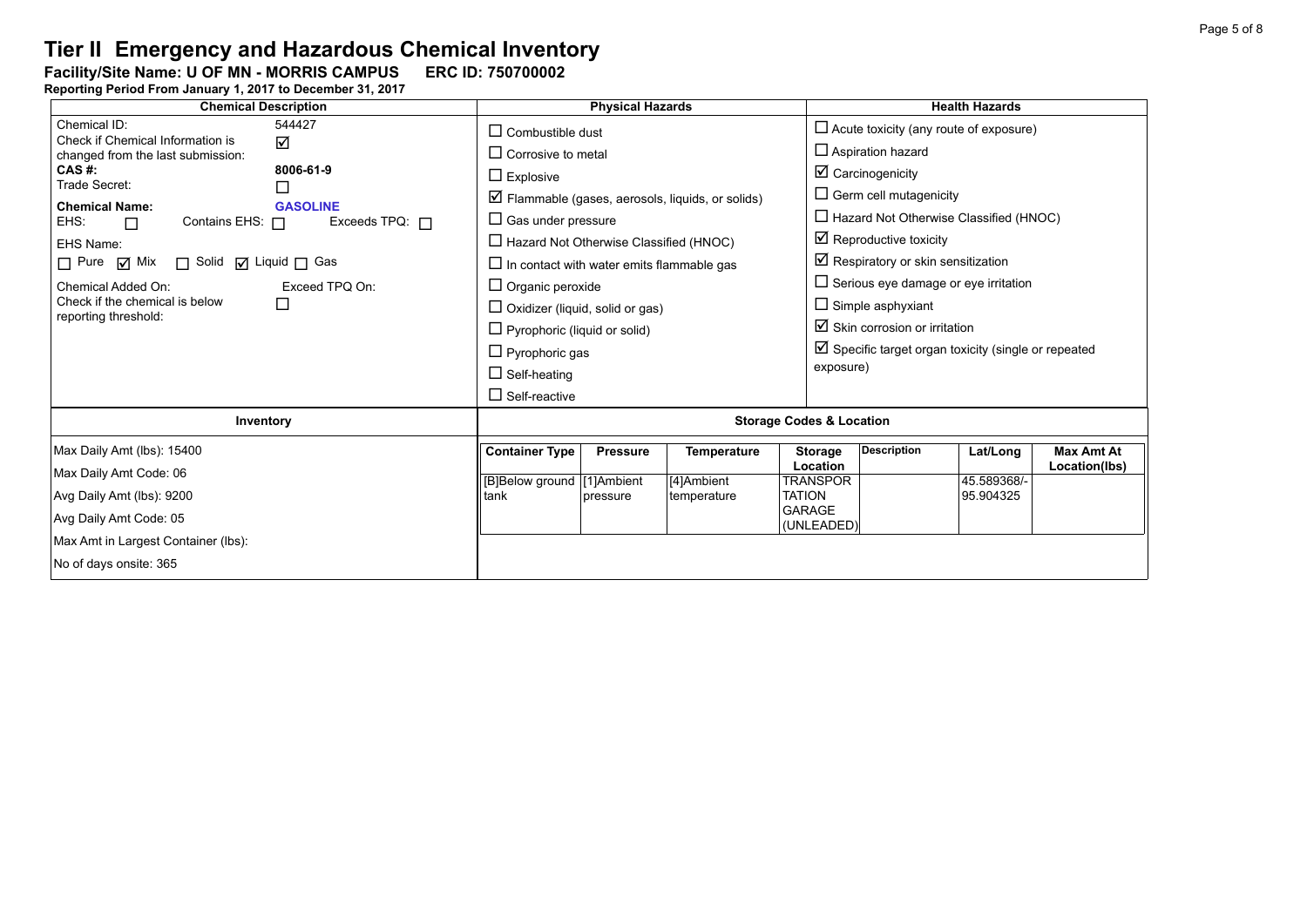Facility/Site Name: U OF MN - MORRIS CAMPUS ERC ID: 750700002

| <b>Chemical Description</b>                                     |                                | <b>Physical Hazards</b>                          |                                                        |                         |                                          | <b>Health Hazards</b>                                     |                   |  |  |
|-----------------------------------------------------------------|--------------------------------|--------------------------------------------------|--------------------------------------------------------|-------------------------|------------------------------------------|-----------------------------------------------------------|-------------------|--|--|
| Chemical ID:<br>544428<br>Check if Chemical Information is<br>☑ | $\Box$ Combustible dust        |                                                  |                                                        |                         |                                          | $\Box$ Acute toxicity (any route of exposure)             |                   |  |  |
| changed from the last submission:                               | $\boxtimes$ Corrosive to metal |                                                  |                                                        |                         | $\Box$ Aspiration hazard                 |                                                           |                   |  |  |
| CAS #:<br>1310-73-2<br>Trade Secret:                            | $\Box$ Explosive               |                                                  |                                                        |                         | $\Box$ Carcinogenicity                   |                                                           |                   |  |  |
| □<br><b>SODIUM HYDROXIDE, 50% W/W</b><br><b>Chemical Name:</b>  |                                |                                                  | $\Box$ Flammable (gases, aerosols, liquids, or solids) |                         | $\Box$ Germ cell mutagenicity            |                                                           |                   |  |  |
| Contains EHS: 0<br>Exceeds TPQ: $\Box$<br>EHS:<br>$\Box$        | $\Box$ Gas under pressure      |                                                  |                                                        |                         |                                          | $\Box$ Hazard Not Otherwise Classified (HNOC)             |                   |  |  |
| EHS Name:                                                       |                                | $\Box$ Hazard Not Otherwise Classified (HNOC)    |                                                        |                         | $\Box$ Reproductive toxicity             |                                                           |                   |  |  |
| $\Box$ Pure $\Box$ Mix<br>□ Solid □ Liquid □ Gas                |                                | $\Box$ In contact with water emits flammable gas |                                                        |                         |                                          | $\Box$ Respiratory or skin sensitization                  |                   |  |  |
| Chemical Added On:<br>Exceed TPQ On:                            | $\Box$ Organic peroxide        |                                                  |                                                        |                         |                                          | $\boxtimes$ Serious eye damage or eye irritation          |                   |  |  |
| Check if the chemical is below<br>П                             |                                | $\Box$ Oxidizer (liquid, solid or gas)           |                                                        |                         | $\Box$ Simple asphyxiant                 |                                                           |                   |  |  |
| reporting threshold:                                            |                                | $\Box$ Pyrophoric (liquid or solid)              |                                                        |                         | $\boxtimes$ Skin corrosion or irritation |                                                           |                   |  |  |
|                                                                 | $\Box$ Pyrophoric gas          |                                                  |                                                        |                         |                                          | $\Box$ Specific target organ toxicity (single or repeated |                   |  |  |
|                                                                 | $\Box$ Self-heating            |                                                  |                                                        | exposure)               |                                          |                                                           |                   |  |  |
|                                                                 | $\Box$ Self-reactive           |                                                  |                                                        |                         |                                          |                                                           |                   |  |  |
| Inventory                                                       |                                | <b>Storage Codes &amp; Location</b>              |                                                        |                         |                                          |                                                           |                   |  |  |
| Max Daily Amt (lbs): 900                                        | <b>Container Type</b>          | <b>Pressure</b>                                  | <b>Temperature</b>                                     | <b>Storage</b>          | <b>Description</b>                       | Lat/Long                                                  | <b>Max Amt At</b> |  |  |
|                                                                 |                                |                                                  |                                                        | Location                |                                          |                                                           | Location(lbs)     |  |  |
| Max Daily Amt Code: 03                                          | [I]Fiber drum                  | $\sqrt{11}$ Ambient                              | [4]Ambient                                             | <b>BIOMASS</b>          |                                          |                                                           | 900               |  |  |
| Avg Daily Amt (lbs): 900                                        |                                | pressure                                         | temperature                                            | <b>GASIFICATI</b><br>ON |                                          |                                                           |                   |  |  |
| Avg Daily Amt Code: 03                                          |                                |                                                  |                                                        | FACILITY(Lat            |                                          |                                                           |                   |  |  |
| Max Amt in Largest Container (lbs): 600                         |                                |                                                  |                                                        | 45.589368/Lo            |                                          |                                                           |                   |  |  |
| No of days onsite: 365                                          |                                |                                                  |                                                        | ng:                     |                                          |                                                           |                   |  |  |
|                                                                 |                                |                                                  |                                                        | $-95.904325$            |                                          |                                                           |                   |  |  |
|                                                                 |                                | MIXTURE COMPONENTS                               |                                                        |                         |                                          |                                                           |                   |  |  |
| $\%$<br>CAS#<br><b>Chemical Name</b>                            | <b>EHS</b>                     | <b>EHS Name</b>                                  |                                                        |                         | Max Daily<br>Amount (lbs)                | Max Daily<br>Amount Code                                  |                   |  |  |
|                                                                 |                                |                                                  |                                                        |                         |                                          |                                                           |                   |  |  |
| 1310-73-2<br>Sodium hydroxide<br>50                             | $\Box$                         |                                                  |                                                        | 450                     |                                          | 02                                                        |                   |  |  |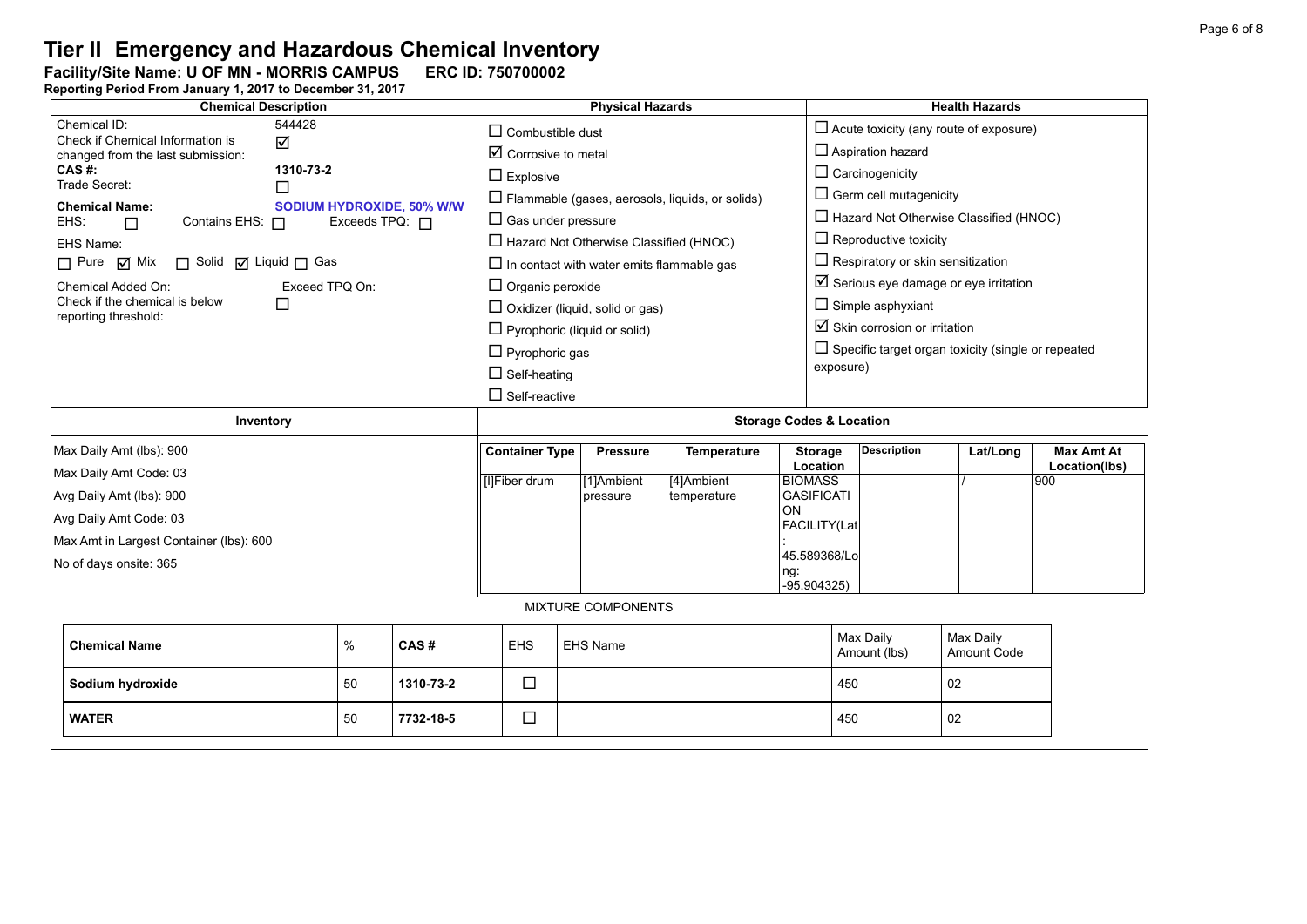Facility/Site Name: U OF MN - MORRIS CAMPUS ERC ID: 750700002

| <b>Chemical Description</b>                                                                                                       |                                             | <b>Physical Hazards</b>                                                                                                                                                                                       |                                                        |                                                  |                                                                                | <b>Health Hazards</b>                                                                        |                                    |  |  |
|-----------------------------------------------------------------------------------------------------------------------------------|---------------------------------------------|---------------------------------------------------------------------------------------------------------------------------------------------------------------------------------------------------------------|--------------------------------------------------------|--------------------------------------------------|--------------------------------------------------------------------------------|----------------------------------------------------------------------------------------------|------------------------------------|--|--|
| Chemical ID:<br>544426<br>Check if Chemical Information is<br>☑                                                                   |                                             | $\Box$ Combustible dust                                                                                                                                                                                       |                                                        |                                                  | $\Box$ Acute toxicity (any route of exposure)<br>$\Box$ Aspiration hazard      |                                                                                              |                                    |  |  |
| changed from the last submission:<br>CAS #:<br>7664-93-9                                                                          | $\Box$ Explosive                            | $\boxtimes$ Corrosive to metal                                                                                                                                                                                |                                                        |                                                  |                                                                                |                                                                                              |                                    |  |  |
| Trade Secret:<br>П<br><b>Chemical Name:</b><br><b>SULFURIC ACID</b><br>Contains EHS: $\Box$<br>Exceeds TPQ: <b>M</b><br>EHS:<br>☑ | $\Box$ Gas under pressure                   |                                                                                                                                                                                                               | $\Box$ Flammable (gases, aerosols, liquids, or solids) |                                                  | $\Box$ Germ cell mutagenicity<br>$\Box$ Hazard Not Otherwise Classified (HNOC) |                                                                                              |                                    |  |  |
| <b>SULFURIC ACID</b><br>EHS Name:                                                                                                 |                                             | $\Box$ Hazard Not Otherwise Classified (HNOC)<br>$\Box$ In contact with water emits flammable gas<br>$\Box$ Organic peroxide<br>$\Box$ Oxidizer (liquid, solid or gas)<br>$\Box$ Pyrophoric (liquid or solid) |                                                        |                                                  |                                                                                | $\Box$ Reproductive toxicity                                                                 |                                    |  |  |
| ☑ Pure □ Mix □ Solid ☑ Liquid □ Gas<br>Chemical Added On:<br>Exceed TPQ On:                                                       |                                             |                                                                                                                                                                                                               |                                                        |                                                  |                                                                                | $\Box$ Respiratory or skin sensitization<br>$\boxtimes$ Serious eye damage or eye irritation |                                    |  |  |
| Check if the chemical is below<br>$\Box$<br>reporting threshold:                                                                  |                                             |                                                                                                                                                                                                               |                                                        |                                                  |                                                                                | $\Box$ Simple asphyxiant<br>$\boxtimes$ Skin corrosion or irritation                         |                                    |  |  |
|                                                                                                                                   |                                             | $\Box$ Pyrophoric gas                                                                                                                                                                                         |                                                        |                                                  |                                                                                | $\Box$ Specific target organ toxicity (single or repeated<br>exposure)                       |                                    |  |  |
|                                                                                                                                   | $\Box$ Self-heating<br>$\Box$ Self-reactive |                                                                                                                                                                                                               |                                                        |                                                  |                                                                                |                                                                                              |                                    |  |  |
| Inventory                                                                                                                         |                                             | <b>Storage Codes &amp; Location</b>                                                                                                                                                                           |                                                        |                                                  |                                                                                |                                                                                              |                                    |  |  |
| Max Daily Amt (lbs): 1900                                                                                                         | <b>Container Type</b>                       | <b>Pressure</b>                                                                                                                                                                                               | <b>Temperature</b>                                     | <b>Storage</b><br>Location                       | <b>Description</b>                                                             | Lat/Long                                                                                     | <b>Max Amt At</b><br>Location(lbs) |  |  |
| Max Daily Amt Code: 04<br>Avg Daily Amt (lbs): 900                                                                                | [E]Plastic or<br>nonmetallic drum pressure  | [1]Ambient                                                                                                                                                                                                    | [4]Ambient<br>temperature                              | <b>VARIOUS</b><br>LOCATIONS.                     |                                                                                | 45.589368/-<br>95.904325                                                                     |                                    |  |  |
| Avg Daily Amt Code: 03                                                                                                            |                                             |                                                                                                                                                                                                               |                                                        | <b>HEATING</b><br><b>PLANT</b>                   |                                                                                |                                                                                              |                                    |  |  |
| Max Amt in Largest Container (lbs): 736<br>No of days onsite: 365                                                                 | [R]Other<br>Desc:                           | [1]Ambient<br>pressure                                                                                                                                                                                        | [4]Ambient<br>temperature                              | <b>VARIOUS</b><br><b>HEATING</b><br><b>PLANT</b> | Various including<br>LOCATIONS, heating plant                                  |                                                                                              | 900                                |  |  |